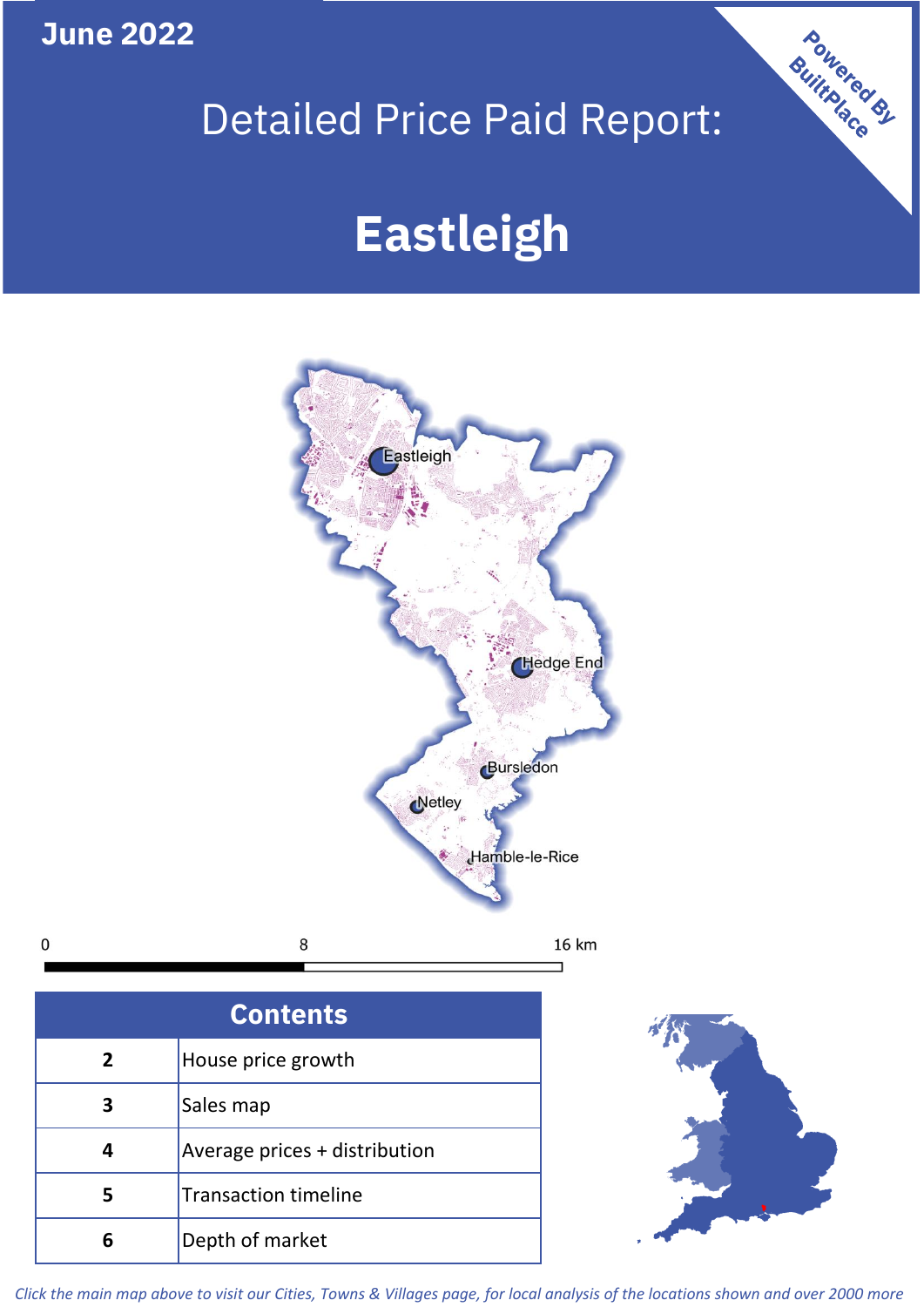### **Headline Data**

|                     | <b>Current level</b> | 3 month  | <b>Annual</b> | 5 year  | 10 year |
|---------------------|----------------------|----------|---------------|---------|---------|
| <b>House prices</b> | £335,634             | 0.8%     | 13.4%         | 23.0%   | 69.8%   |
| <b>Transactions</b> | 2,321                | $-12.2%$ | 11.2%         | $-2.8%$ | 27.2%   |

## **House Price Growth (April 2022 data)**

#### *Annual Change in House Prices*



House prices in Eastleigh grew by 13.4% in the 12 months to April 2022 (based on 3-month smoothed data). By comparison national house prices grew by 10.7% and prices in the South East grew by 11.5% over the same period.

Eastleigh house prices are now 55.0% above their previous peak in 2007, compared to +60.7% for the South East and +52.9% across England.



#### *Year-To-Date Change in House Prices, December to April*

Local prices have grown by 1.2% in 2022 so far, compared to growth of 3.0% over the same period last year.

#### *Source: OS OpenData; UK House Price Index (Contains HM Land Registry data © Crown copyright)*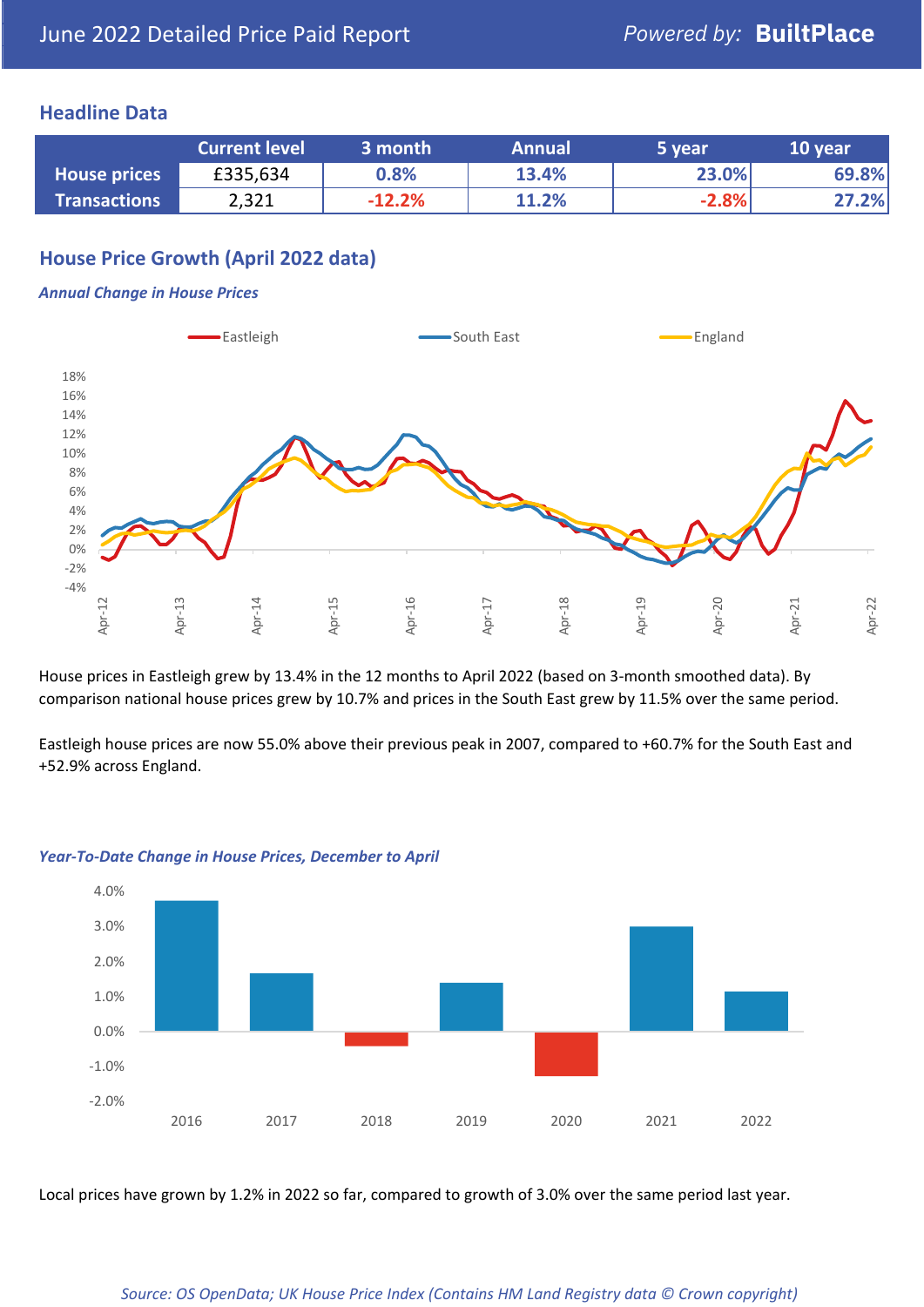# **House Price Map**

*12 months to April 2022*



*Each point is one postcode, coloured by the average value relative to all sales in this local authority (price bands are LA-specific quintiles).*

# **Map Key**

| Min      | <b>Max</b> |                            |
|----------|------------|----------------------------|
| Up to    | £223,000   | 1st quintile / lowest 20%  |
| £223,000 | £283,000   | 2nd quintile               |
| £283,000 | £336,000   | 3rd quintile               |
| £336,000 | £440,000   | 4th quintile               |
| £440,000 | and over   | 5th quintile / highest 20% |

*Source: OS OpenData; UK House Price Index (Contains HM Land Registry data © Crown copyright)*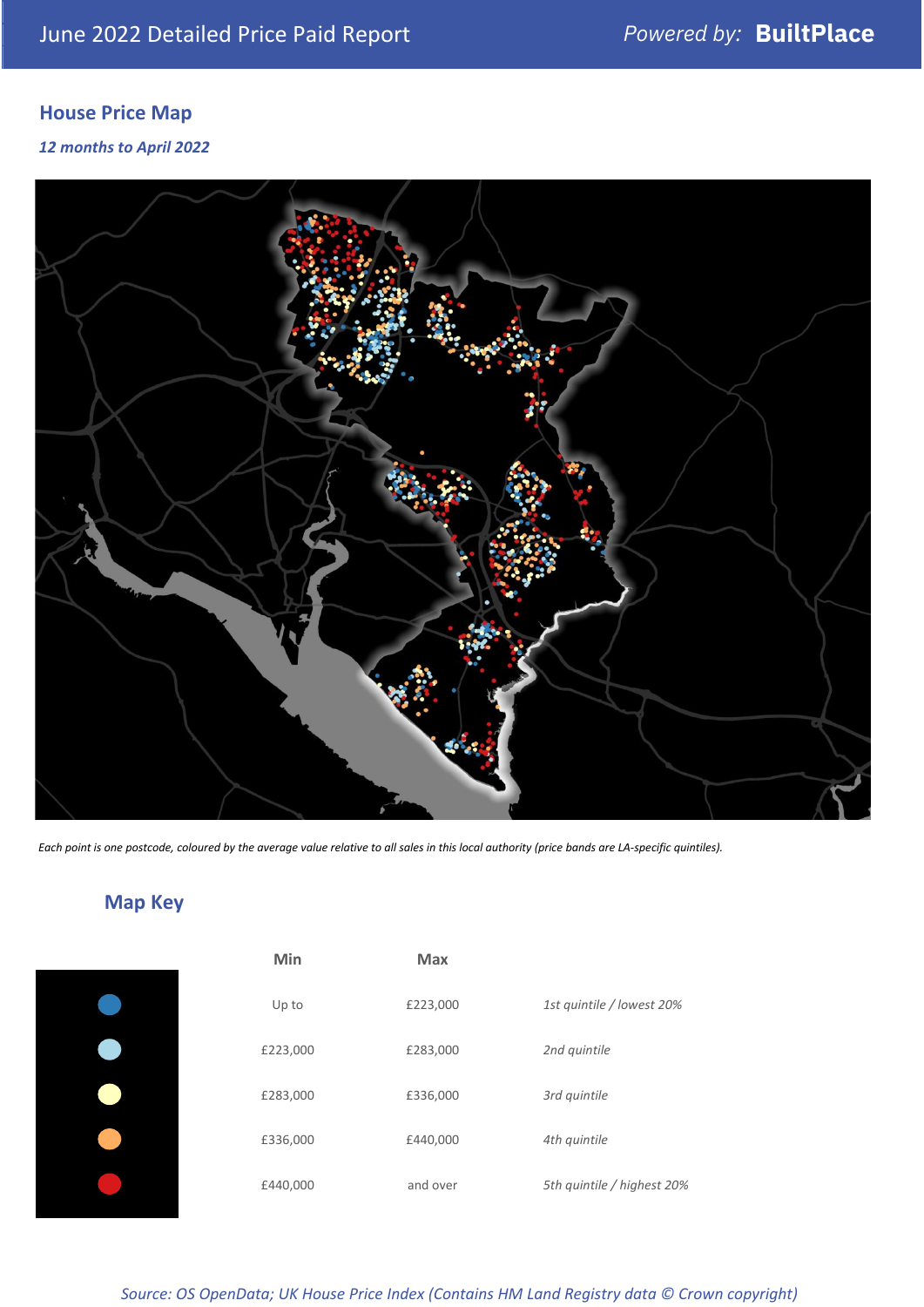# **Average House Price by Property Type**

## *12 months to April 2022*



|                 | <b>New</b>           | <b>Second hand</b> |  |
|-----------------|----------------------|--------------------|--|
| <b>Flat</b>     | No recorded<br>sales | £188,031           |  |
| <b>Terraced</b> | £323,000             | £276,108           |  |
| Semi-detached   | £387,714             | £332,862           |  |
| <b>Detached</b> | £507,999             | £534,905           |  |

## **House Price Distribution by Year**

*All properties, by price band and calendar year (2020 = year to date)*

|                    | 1997 | 2002 | 2007 | 2012 | 2017 | 2019 | 2020 |
|--------------------|------|------|------|------|------|------|------|
| <b>Under £100k</b> | 79%  | 17%  | 3%   | 2%   | 1%   | 1%   | 2%   |
| £100-200k          | 19%  | 62%  | 48%  | 45%  | 15%  | 12%  | 19%  |
| E200-300k          | 1%   | 17%  | 32%  | 35%  | 42%  | 33%  | 29%  |
| £300-400k          | 0%   | 3%   | 12%  | 11%  | 22%  | 27%  | 25%  |
| £400-500k          | 0%   | 1%   | 4%   | 3%   | 11%  | 13%  | 11%  |
| £500k-1m           | 0%   | 0%   | 3%   | 3%   | 8%   | 12%  | 12%  |
| £1-2m              | 0%   | 0%   | 0%   | 0%   | 0%   | 1%   | 1%   |
| <b>Over £2m</b>    | 0%   | 0%   | 0%   | 0%   | 0%   | 0%   | 0%   |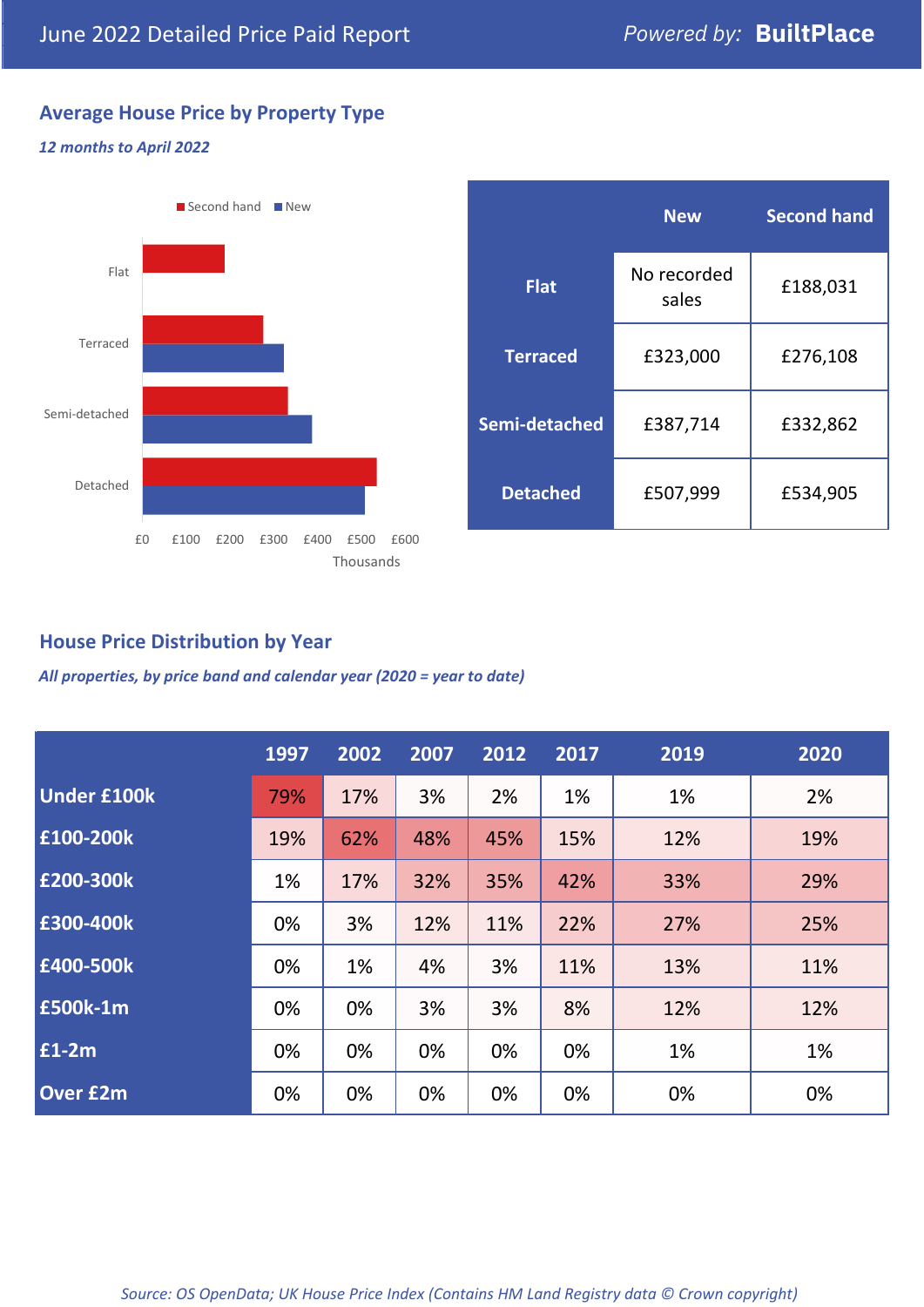## **Transactions (February 2022 data)**

*Annual Transactions, Indexed (2001-05 average = 100)*



There were 2,321 transactions in Eastleigh during the 12 months to February 2022. This is 78% of the average from 2001- 05 and suggests activity is below pre-downturn levels.

Transactions in Eastleigh have fallen by 3.5% since 2014, compared to changes of -9.9% for South East and -7.7% for England.



#### *Cash and New Build Sales as % of Total, by Year*

*Note: The data on this page EXCLUDES transactions identified as transfers under a power of sale/repossessions, buy-to-lets (where they can be identified by a mortgage), and transfers to non-private individuals - i.e. it comprises only Land Registry 'A' data.*